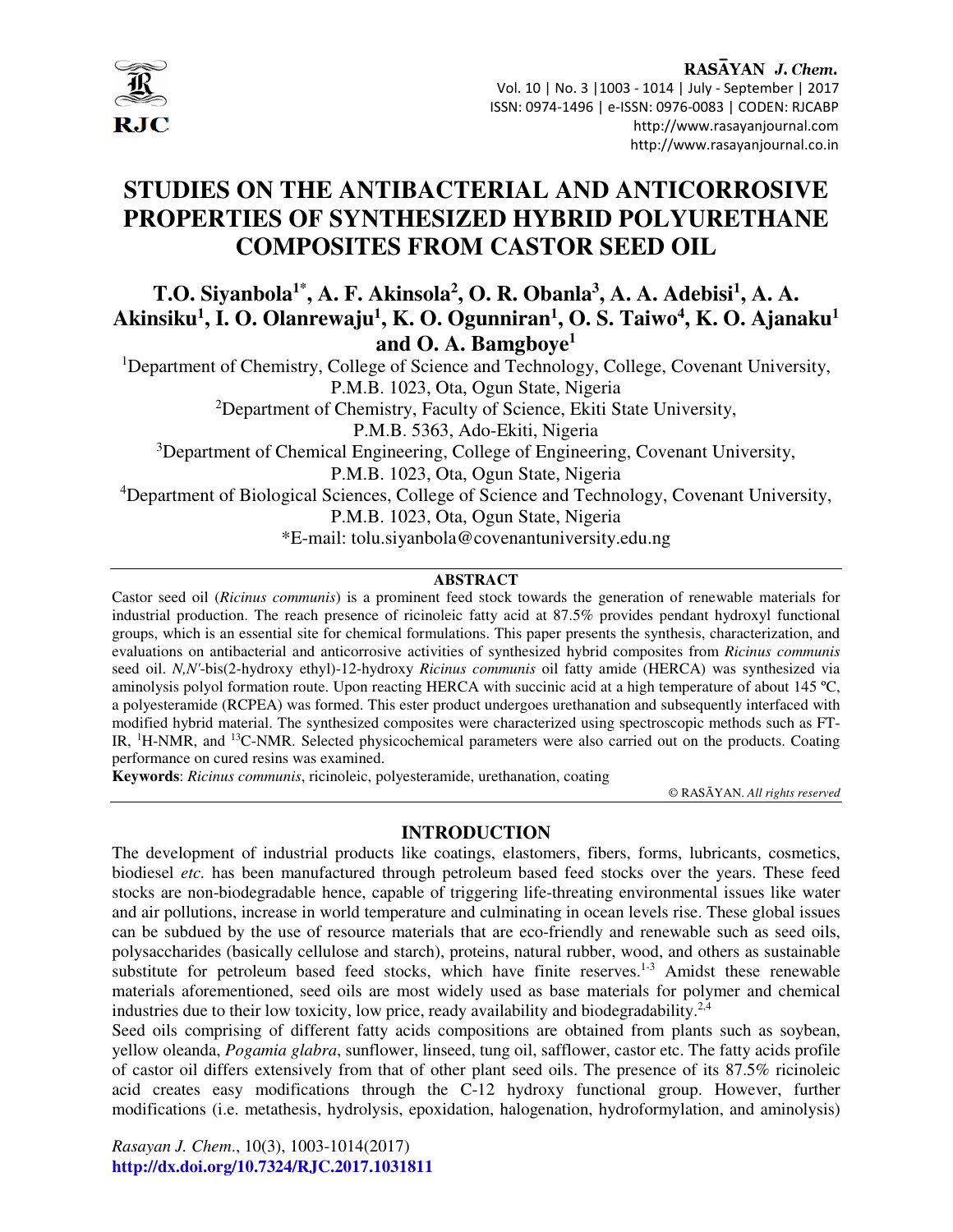on the seed oil can also be carried out in other to increase the presence of reactive sites for the development of polymeric organic coatings like alkyds, polyetheramides, epoxies, polyurethanes, polyesteramide and other resins.<sup>5-6</sup>

In this study, a non-drying shrub-like plant seed oil (*Ricinus communis*) having 40% to 60% seed oil content was modified through aminolysis in order to increase its hydroxy functionality; this prepared polyol was used for the synthesis of pristine and hybrid polyurethane composites. The need to formulate coatings with hybrid materials cannot be overemphasized. These materials improve the physicomechanical, antimicrobial and anticorrosive properties of synthesized coating composites. Amine functionalized ZnO nanomaterials was prepared using 0.1 weight percent of 3-amino propyl tri-methoxy silane (APTMS).<sup>1,6</sup> The surface modified hybrid material (ZnO-APTMS) leads to the formation of urea linkages with dislodge-NCO unit groups in the polyurethane (PU) matrix. Synthesized polymer composites were characterized using Fourier transform infrared spectroscopy (FT-IR), <sup>1</sup>H NMR, <sup>13</sup>C NMR, scanning electron microscopy (SEM). Antibacterial, anticorrosive property and salt spray evaluations were also carried out on the synthesized composites.

## **EXPERIMENTAL**

## **Materials and Methods**

*Ricinus communis* seeds were collected from Ado-Ekiti, South-Western Nigeria. Air-dried seedlings were mildly pulverized using blender and Soxhlet apparatus was used in the extraction of oil from the seeds with *n*-hexane as solvent. Toluene, sodium methoxide, diethanolamine, *n*-hexane, diethyl ether, isophthalic acid, xylene, 4-methyl pentane-2-one, anhydrous sodium sulfate was obtained from S.D. Fine Chemicals (Mumbai, India). Isophorone diisocyanate (IPDI) and ZnO nano powder (particle size 50-70 nm) were procured from Alfa Aesar chemical UK and Aldrich (Milwaukee, WI) respectively. 3-amino propyl trimethoxy silane (APTMS) from Aldrich was used.

The confirmation of chemical structure of *N,N'*-bis(2-hydroxy ethyl)-12-hydroxy *Ricinus communis* oil fatty amide (HERCA), *Ricinus communis* polyesteramide (RCPEA), APTMS modified ZnO and hybrid-NCO terminated polyurethane composites (PURFA-ZnO-APTMS) were carried out on FTIR, <sup>1</sup>H-NMR, and <sup>13</sup>C-NMR. The FT-IR spectra of all samples were taken on Bruker Table-Top Platinum ATR (Laser Class I, Model Alpha). <sup>1</sup>H-NMR and <sup>13</sup>C-NMR were respectively recorded on a Varian VXR-Unity 200 MHz spectrometer and a Bruker UXNMR 400 MHz spectrometer by using CDCl<sub>3</sub> or DMSO- $d_6$  as dissolving solvent and tetramethyl silane (TMS) as an internal standard. The acid and hydroxyl values of the resin samples were determined by using the ASTM D1639-89 and ASTM D4274-94 procedures. The morphological studies were carried out on a SEM Hitachi-S520 (Oxford link ISIS-SEM model), Japan. Elcometer was used to obtain the thickness of the coatings on metal steel panels. A refractometer RFM 800 instrument was used to analyze the refractive indices of all the resin samples<sup>1</sup>. In vitro antimicrobial activity of the polymers was tested against Gram-positive organisms' viz. *Bacillus subtilis* (MTCC 441), *Staphylococcus aureus* (MTCC96) and Gram-negative organisms' viz. *Escherichia coli* (MTCC 443), and Pseudomonas aeruginosa by the agar diffusion method.<sup>7</sup> The ready-made nutrient agar was suspended in double distilled water (1,000 ml) and heated to boiling for 25 min until it dissolved completely; the medium and Petri dishes were autoclaved at a pressure of 15 lb/in2. The medium was transferred into sterile Petri dishes under aseptic conditions in a laminar air flow chamber. When the medium in the plates had solidified, 0.5 ml (approx. 106 CFU/ml) of the culture of test organism was inoculated and evenly spread over the agar surface with a sterile L-shaped rod. Embedded polymer samples with  $2 \text{ cm} \times 2 \text{ cm}$ (approx.) samples were cleaned with double distilled water and placed on the medium and incubated at 37 °C for 24 h. The antibacterial activity was carried out based on the formation of an inhibition zone and loss of growth of organisms beneath and surrounding the films placed on the agar medium. Three replicates were used for each treatment. MTCC is the Microbial Type Culture Collection in IMTECH (CSIR LAB) Chandigarh, India. Different grades of Silicon carbide papers were used for the preparation of mild steel strips; which were washed with water, ethanol, and acetone. The de-greased metal strips were dried under a vacuum for 3 h. The pristine and hybrid coatings were prepared by brush application.<sup>1</sup>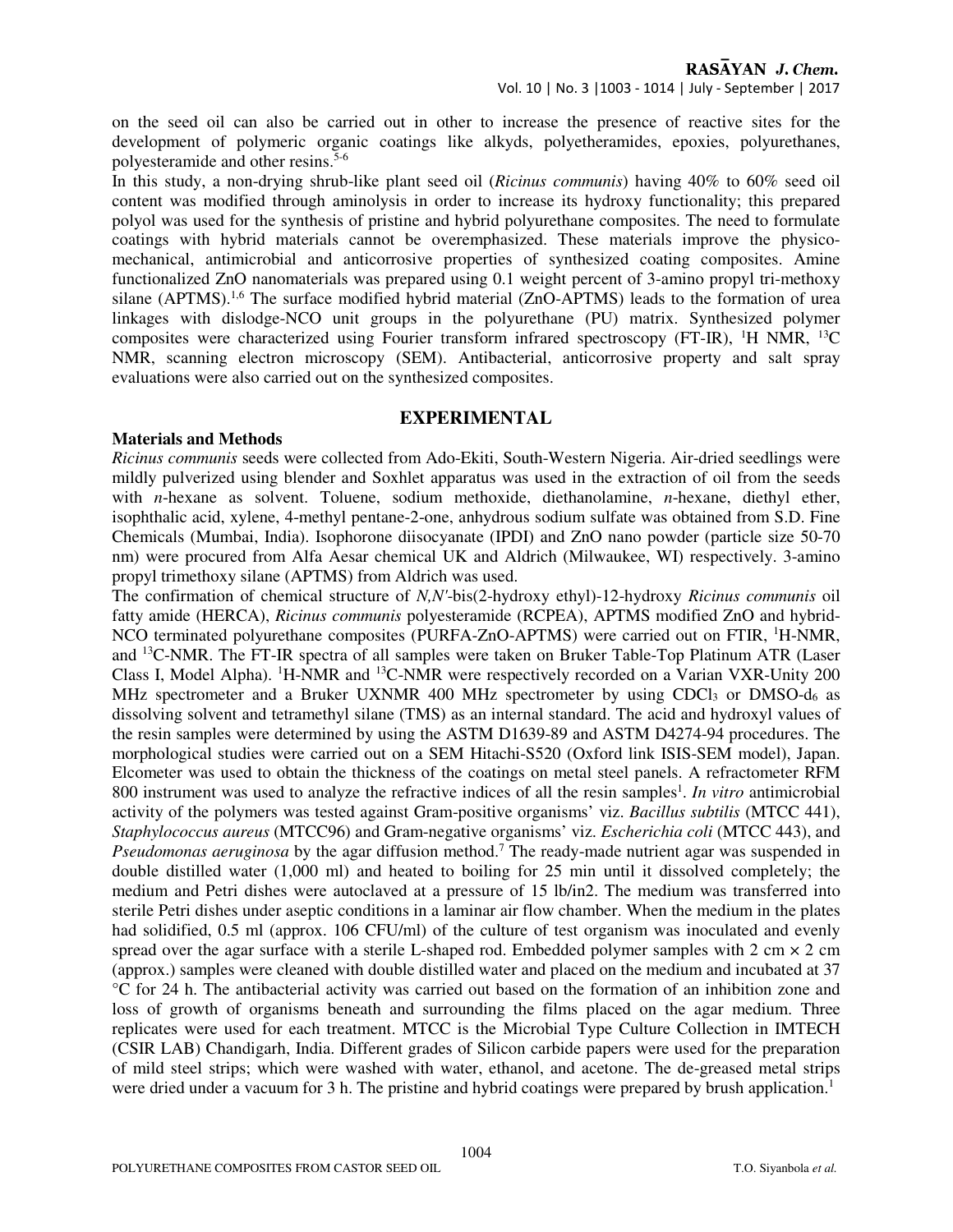Vol. 10 | No. 3 |1003 - 1014 | July - September | 2017

## **Synthesis of** *N,N'***-bis(2-hydroxy ethyl)-12-hydroxy Ricinus communis oil fatty amide (HERCA)**

HERCA was prepared by reacting 6:1 molar ratio of diethanolamine and *Ricinus communis* seed oil in a four necked round bottom Pyrex flask fitted with mechanical stirrer, condenser, and thermometer in the presence of 2% sodium methoxide as catalyst. Mechanical stirring of the mixture at 115 ˚C in the four necked flasks continued until the product (HERCA) was formed. Thin layer chromatography (TLC) was used to monitor the progress of the reaction. The reaction product (Scheme-1) was allowed to cool and dissolved in diethyl ether in a separation funnel. The ethereal layer was washed with 5% aqueous hydrochloric acid. The ether layer was separated and washed with water and later dried over anhydrous sodium sulfate. The concentration of HERCA in the ethereal layer was carried out using rotary evaporator.5,9



Scheme-1: Synthesis of *N,N'*-bis(2-hydroxy ethyl)-12-hydroxy *Ricinus communis* oil fatty amide (*HERCA*)

## **Synthesis of Ricinus communis polyesteramide (RCPEA)**

RCPEA was synthesized by reacting HERCA (0.0582 mol) with succinic acid (0.0291 mol) and 26 ml xylene in a four neck round bottom flask connected to a Dean Stark, thermometer, mechanical stirrer, and a nitrogen inlet tube. The reaction mixture was refluxed at 145-150 ˚C until the theoretical amount of water was collected and the reaction was monitored by the determination of acid value at regular intervals (Scheme-2).5,9 At the end of the reaction the product (RCPEA) was taken out of the four neck round bottom flask and xylene (solvent) was withdrew from the compound using rotary evaporator under reduced pressure.<sup>5</sup>

## **Modification of ZnO peripheral with APTMS**

In a 500 ml round bottom flask, 50 g toluene and 10 g ZnO powder were added and stirred for 10 min using a magnetic stirrer 30 min of the ultrasonic bath was carried out so as to make a uniform suspension. To this suspension, 1 g of APTMS was added and the resulting mixture was stirred at room temperature for 1 h. A slightly yellow-transparent coloration was obtained. The reaction mixture was refluxed for 24h (Scheme-3). The rotary evaporator was used to remove the solvent from the APTMS modified ZnO (APTMS-ZnO). Unreacted APTMS was removed by washing the compound with ethanol. The powder was dried at 50 °C for 1 h in an oven. The modified powder was ground and further dried at 100 °C for 2  $h^{5,10}$ 

## **Synthesis of hybrid-NCO terminated polyurethane composites (PURFA-ZnO-APTMS)**

In about 7 ml of 4-methyl pentane-2-one in a three neck round bottom flask fitted with nitrogen gas inlet, thermometer, and dropping funnel, 5.02 g of RCPEA was dissolved. The calculated amount of ZnO-APTMS was added and kept in an ultrasonic bath for sonification.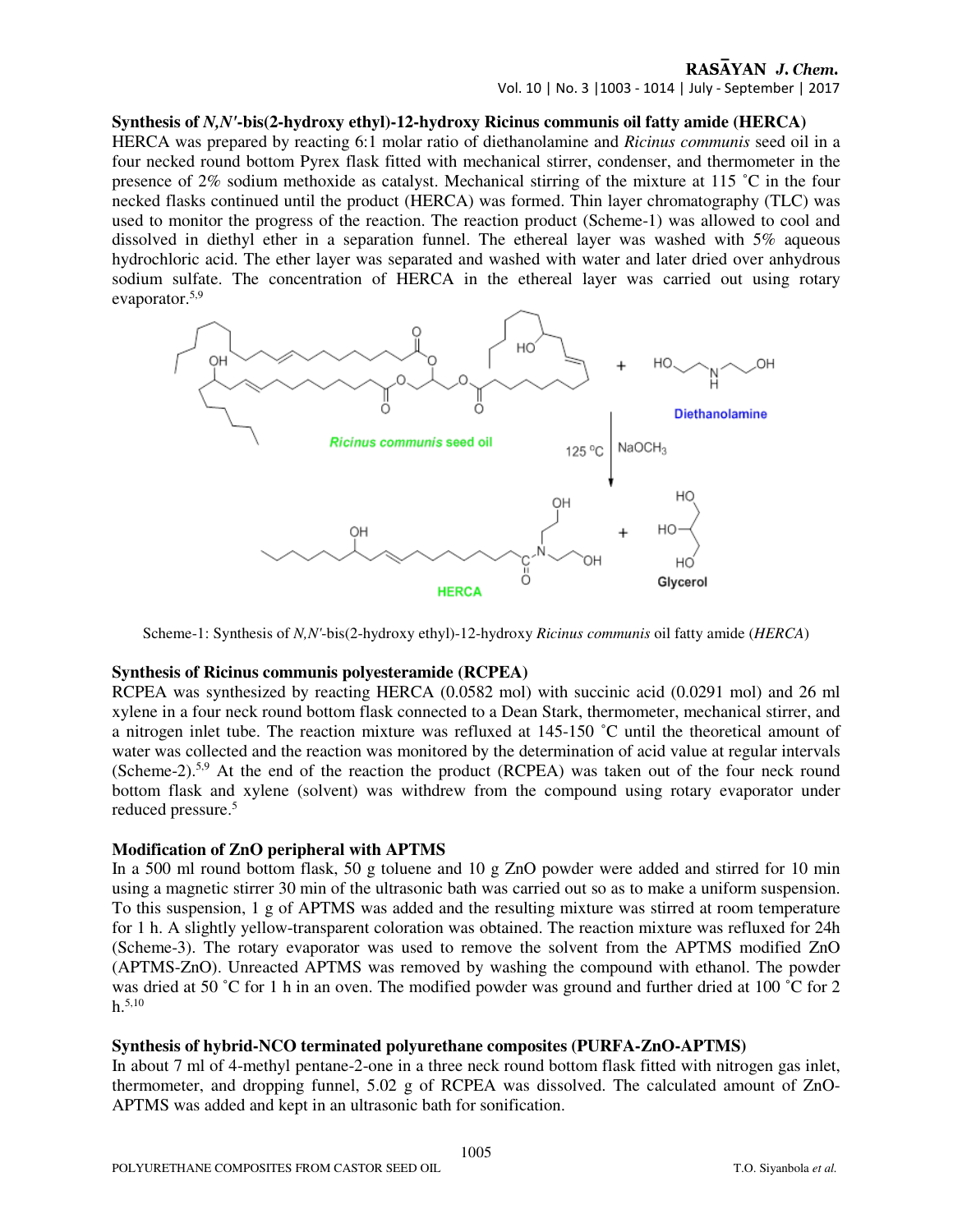



**RCPEA** 

Scheme-2: Synthesis of *Ricinus communis* polyesteramide (RCPEA)



Scheme-3: Modification of ZnO peripheral with APTMS

To the reaction mixture, 1.42 ml of 5-Isocyanate-1-isocyantomethyl-1,3,3-trimethyl-cyclohexane [also known as isophorone diisocyanate (IPDI)] was dissolved in 2 ml of 4-methyl pentane-2-one and added in a drop-wise manner into the reaction flask. The whole mixture was then heated at 75 ˚C for 3 h (Scheme 4). The progress of the reaction was monitored by TLC and hydroxyl value determination. Pristine PURFA coating films were also prepared. Finally, the pristine and hybrid composites films were obtained by casting the solution on a tin foil and mild steel panels and allowed to cure at ambient temperature. After curing, tin foil was removed by amalgamation with mercury to get free films. Cured films (with 6 µm and 90–115 µm thickness for foil and mild steel panels respectively) were coded as PURFA, PURFA-ZnO-APTMS (2 wt%), PURFA-ZnO-APTMS (5 wt%): where 2 and 5 corresponds to wt% of nanoparticles in the polymer matrix.<sup>1,5,10</sup>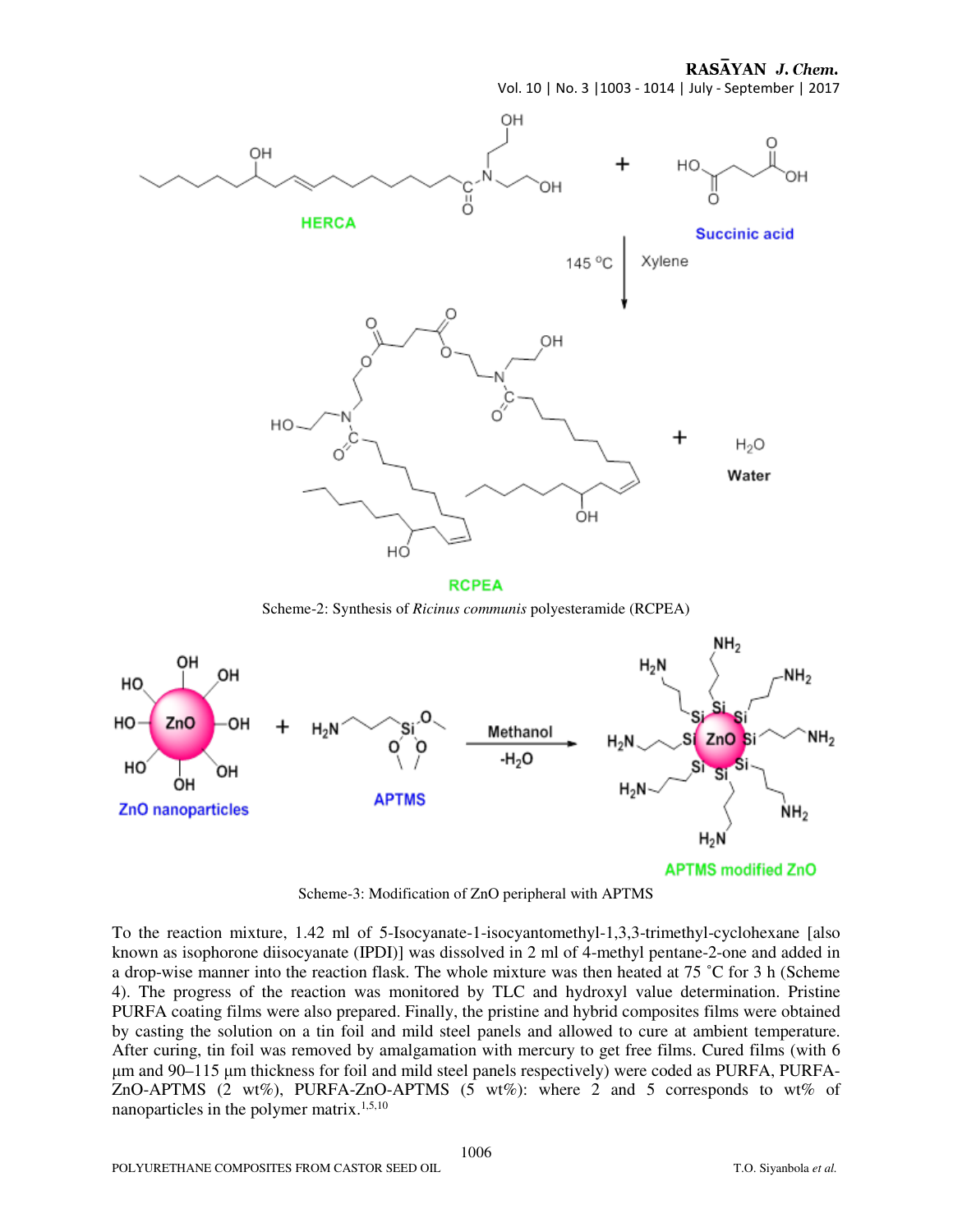RASAYAN J. Chem.

Vol. 10 | No. 3 |1003 - 1014 | July - September | 2017



Scheme-4: Synthesis of hybrid-NCO terminated polyurethane composites (PURFA-ZnO-APTMS)

## **RESULTS AND DISCUSSION**

#### **FTIR and NMR spectra**

Figure-1 shows the overlay FT-IR spectra of RCSO, HERCA, and RCPEA. The broad absorption stretching band at  $3407.01 \text{ cm}^{-1}$ , confirms the presence of -OH group on position C-12 of ricinoleic fatty acid (RCSO). Also, the characteristic stretching vibrations at 3342.65 cm-1 and 3377.66 cm-1 corresponds to the respective -OH functional group on HERCA, and RCPEA. Asymmetric and symmetric stretching vibrations of RCSO, HERCA, and RCPEA were respectively observed at  $(2941 \text{ cm}^{-1} \text{ and } 2853 \text{ cm}^{-1})$ ,  $(2924.07 \text{ cm}^{-1}$  and  $2853.43 \text{ cm}^{-1})$  and  $(2924.21 \text{ cm}^{-1}$  and  $2853.63 \text{ cm}^{-1})$ . However, the absence of ester carbonyl (-C=O) group on HERCA and its presence as sharp stretching vibration on RCPEA at 1736.14 cm<sup>-1</sup> affirms the formation of RCPEA. The amide carbonyl (-C=O) functional group observed at 1619.50 cm<sup>-1</sup> and 1626.61 cm<sup>-1</sup> for HERCA and RCPEA respectively and the C-N vibration at 1051.21 cm<sup>-1</sup> for RCPEA also corroborates the formation of these compound(s).

The <sup>1</sup>H NMR spectrum of HERCA in Figure 2 also confirms the synthesis of the polyol. The signals occurring at  $\delta = 0.88$ -0.89 ppm represent the terminal methyl (-CH<sub>3</sub>) protons of the fatty acid chain. The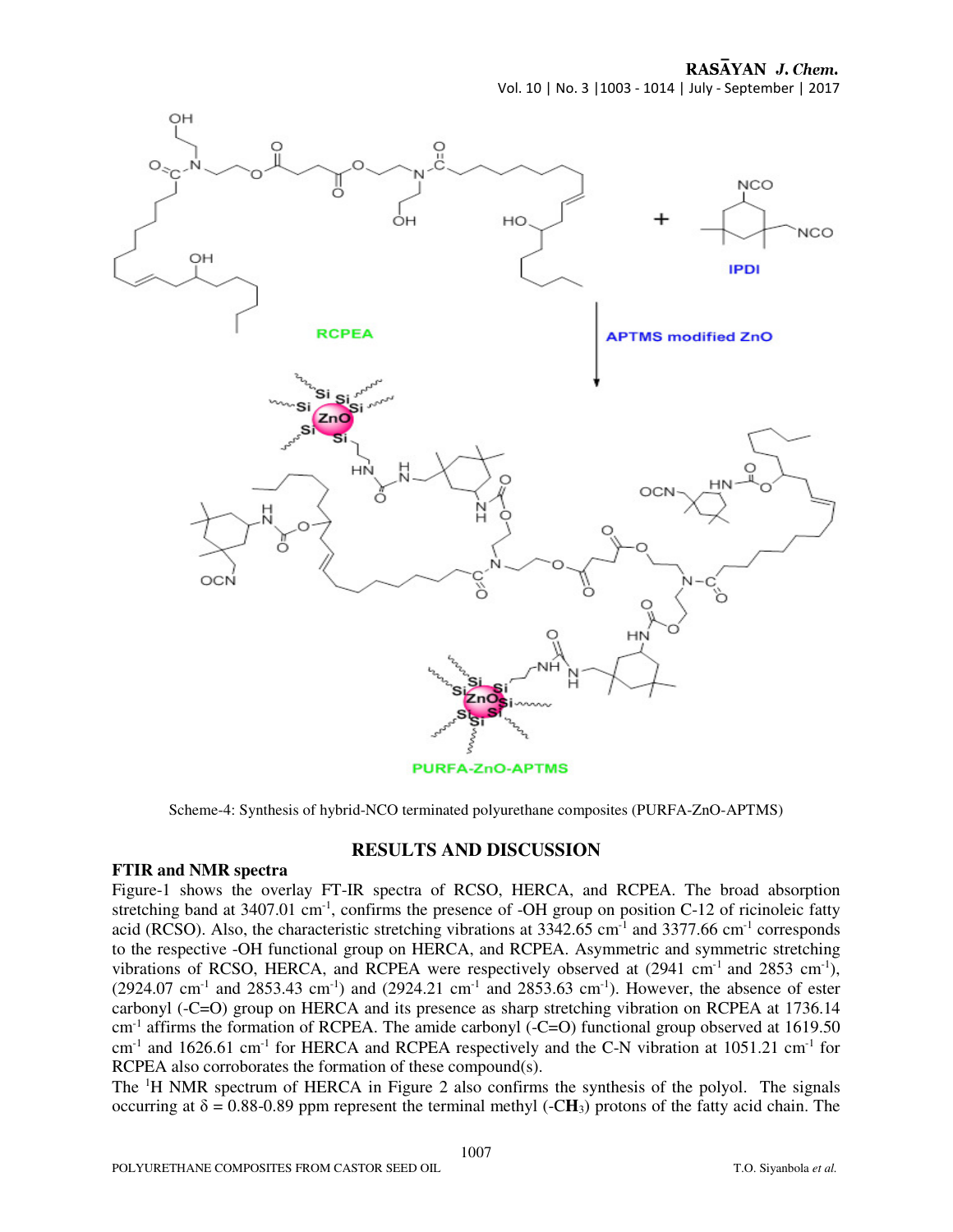Vol. 10 | No. 3 |1003 - 1014 | July - September | 2017

internal methylene (CH<sub>2</sub>) protons of the fatty acid chains are observed at  $\delta = 1.25$ -2.39 ppm while the double bond (-C**H**=C**H**-) protons resonate at  $δ = 5.42$  ppm. The methylene protons at position "n" and "o" resolves at  $\delta$  = 3.48 ppm and  $\delta$  = 3.75 ppm respectively. The bis-hydroxyl (-OH) protons are sited at  $\delta$  = 4.19 ppm, whereas the hydroxyl (-OH) proton on the ricinoleic fatty acid chain resonates at  $\delta$  = 3.61 ppm. From the <sup>1</sup>H NMR spectrum of RCPEA (Fig.-3) the following assigned peaks confirm the formation of RCPEA polyesteramide in Scheme-2. Chemical shift of terminal methyl (-C**H**3) group and its alpha methylene (-H<sub>3</sub>C-CH<sub>2</sub>-) protons of RCPEA resonates at  $\delta = 0.88$  ppm and  $\delta = 1.32$  ppm. Protons attached to double bonds (-C**H**=C**H**-) and its immediate alpha methylene group towards amide carbonyl on the straight chains are respectively represented at  $\delta = 5.42$  ppm and  $\delta = 2.18$  ppm. The methylene group at position "m" is observed at  $\delta = 2.33$  ppm. The polyester bond methylene (-CH<sub>2</sub>-OOC-CH<sub>2</sub>-CO<sub>2</sub>-CO<sub>2</sub>-CO<sub>2</sub>-CO<sub>2</sub>-CO<sub>2</sub>-CO<sub>2</sub> CH<sub>2</sub>-) linkage protons resonate at  $\delta = 4.23$  ppm confirming the formation of RCPEA.



Fig.-1: Overlay FT-IR spectra of RCSO, HERCA, and RCPEA

The pristine FTIR spectrum of PURFA coating is illustrated in Figure 4. The broad stretching vibrational peak of  $-NH$  at 3359.40 cm<sup>-1</sup> and the absence of 2100-2270 cm<sup>-1</sup> FTIR  $-NCO$  region band is a clear indication of urethanation of RCPEA by IPDI. Stretching absorption bands of symmetric and asymmetric –CH2 of the fatty amide chains respectively appears at 2854.17 and 2924.11 cm-1. The stretching vibration of amide carbonyl (-C=O) is observed at  $1698.18 \text{ cm}^{-1}$  while that of the ester is seen at  $1740.40 \text{ cm}^{-1}$ . –CN stretching peak appears at 1380.29 cm<sup>-1</sup> but 1523.49 cm<sup>-1</sup> corresponds to  $-NH$  deformation peak.

The PURFA <sup>1</sup>H NMR spectrum (Figure 5) shows confirmatory characteristic signals of urethane formation. Terminal protons of PURFA fatty acid chains (CH<sub>3</sub>-) resonate at  $\delta = 0.81$  ppm, the alpha methylene protons to the terminal protons (CH<sub>3</sub>-CH<sub>2</sub>-) signal at  $\delta = 1.31$  ppm. The internal methylene protons at "c" and "d" on the fatty acid chain are respectively observed at  $\delta = 1.29$  ppm and  $\delta = 1.25$  ppm, while the characteristic signal at  $\delta = 5.34$  ppm represent the double bond protons of the fatty acid chain. The urethane N-**H** chemical shift at  $\delta = 8.20$  ppm and the presence of methylene protons attached to oxygen connecting the urethane functional groups (– $CH_2$ –O–CO–NH–) at  $\delta$  = 4.20 ppm gave a clear indication of urethane formation. The methylene protons on IPDI ring is observed at  $\delta = 0.93$  ppm and  $\delta =$ 1.04 ppm respectively.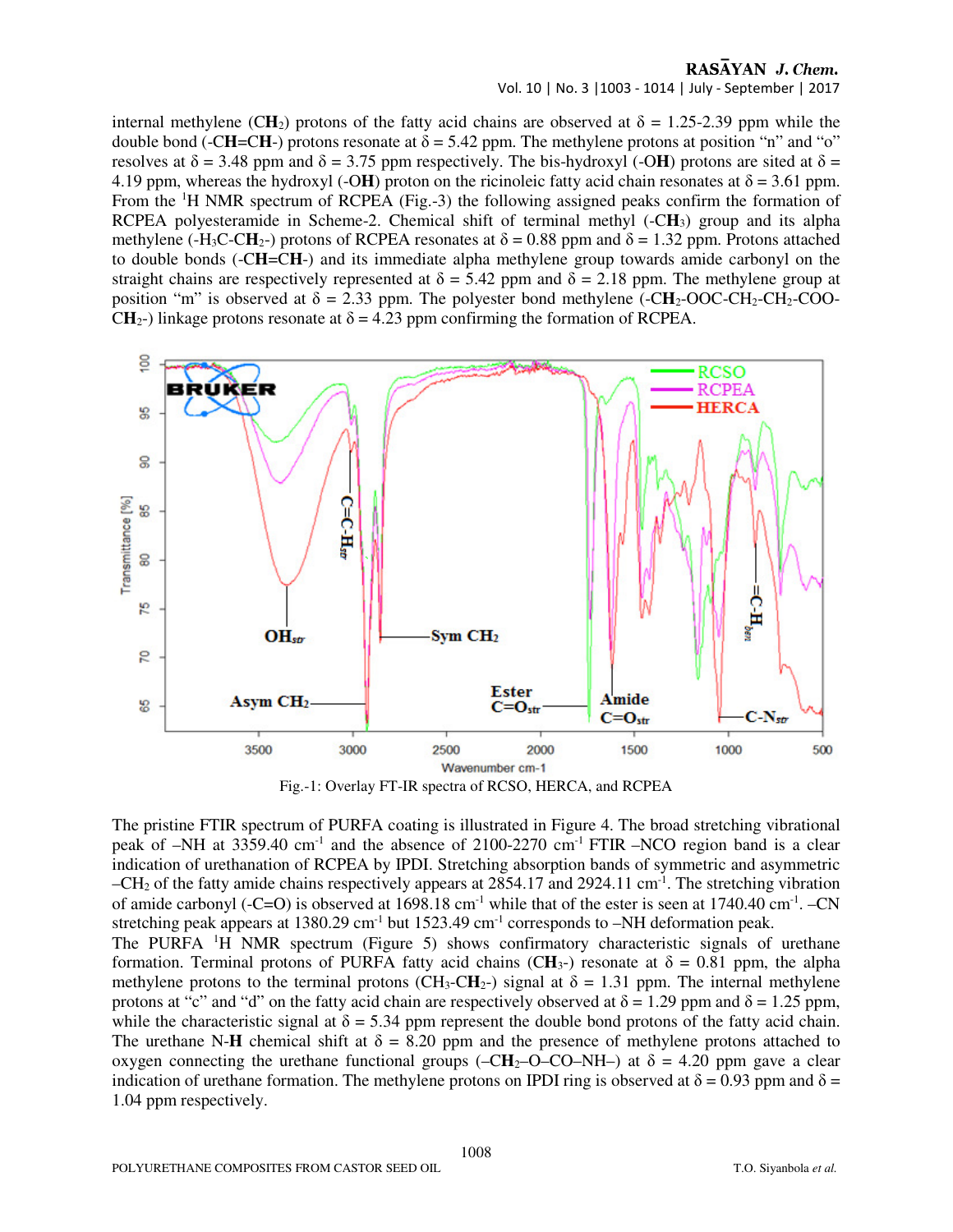RASAYAN J. Chem. Vol. 10 | No. 3 |1003 - 1014 | July - September | 2017

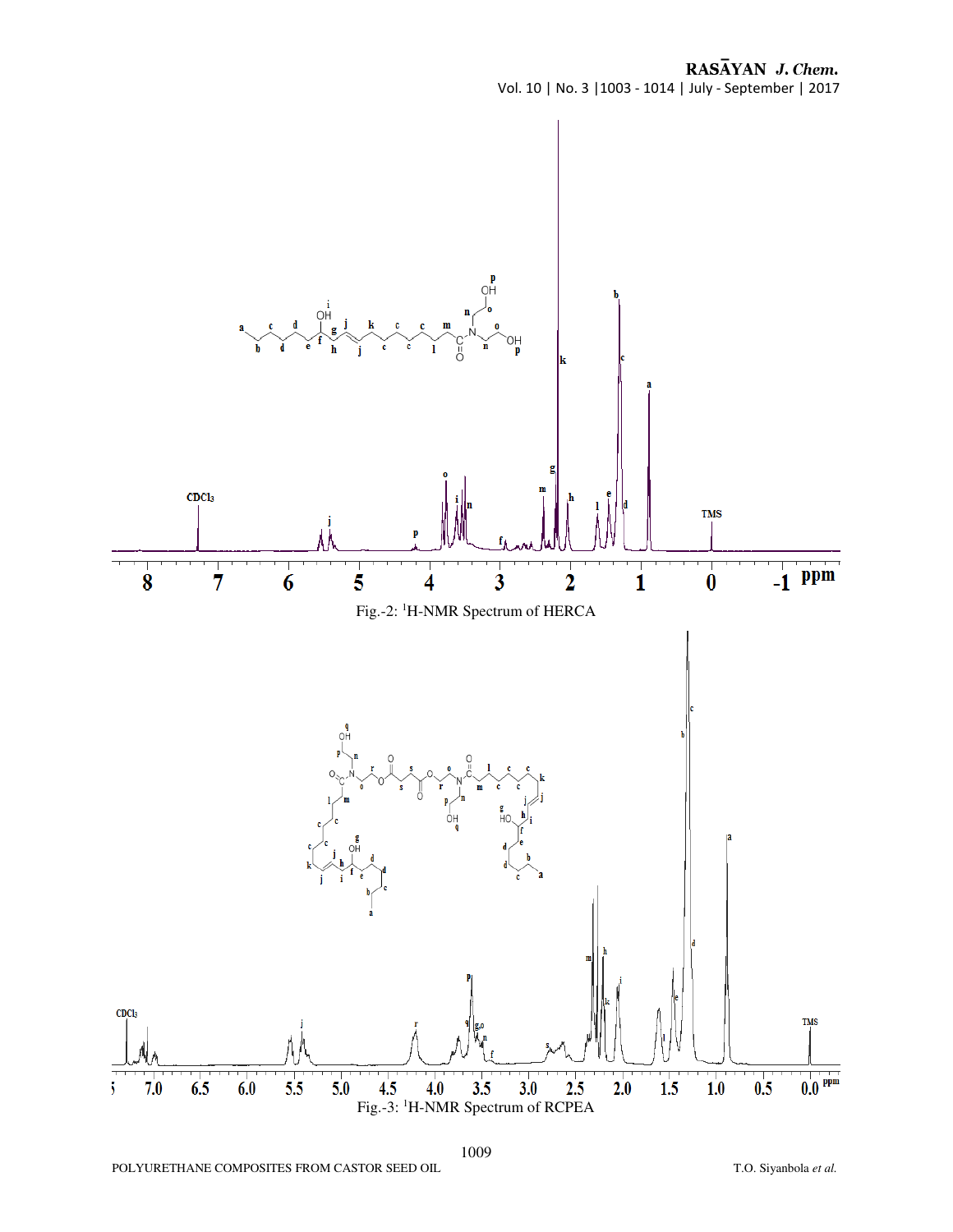RASAYAN J. Chem. Vol. 10 | No. 3 |1003 - 1014 | July - September | 2017



Fig.-5: 1H-NMR Spectrum of PURFA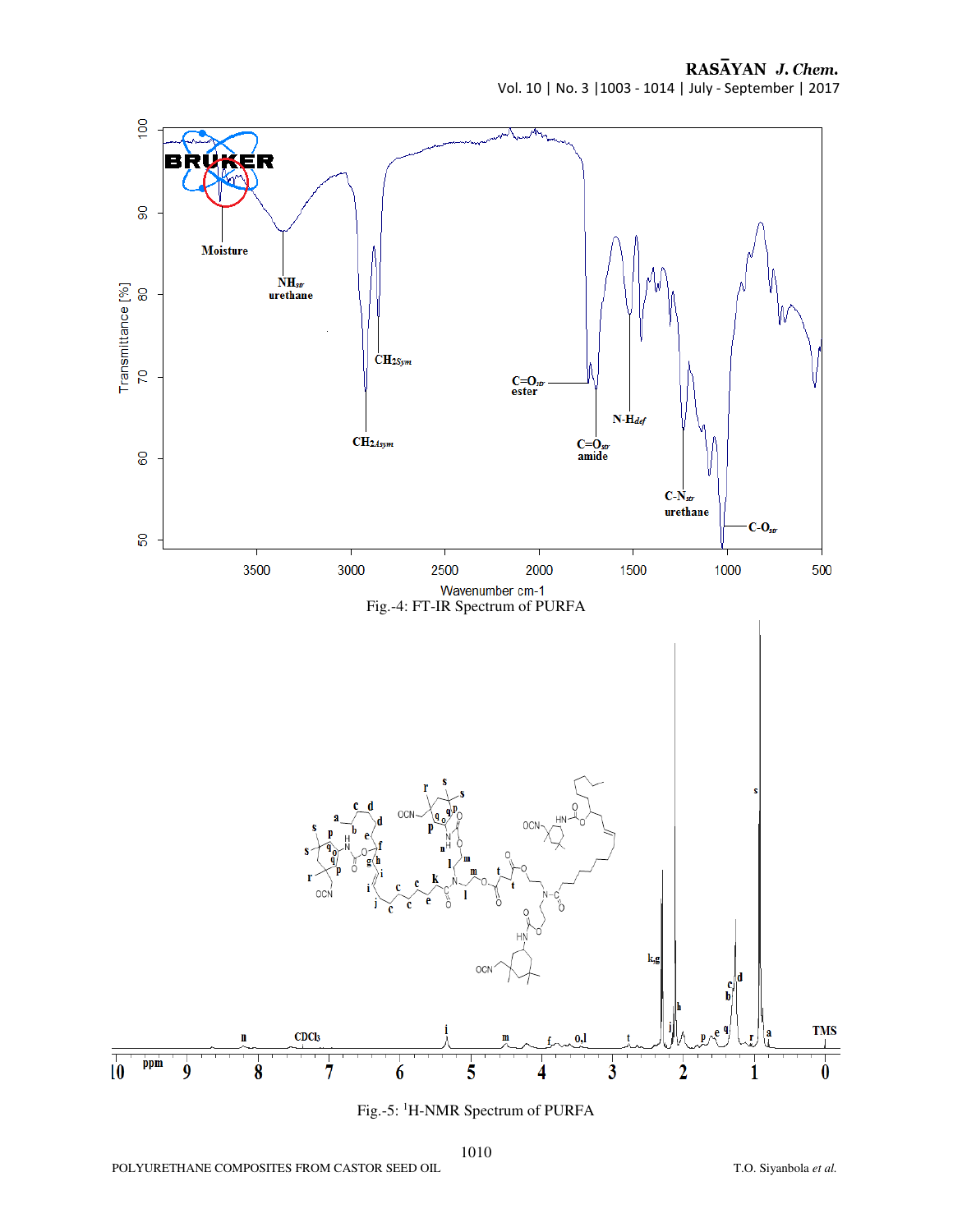Vol. 10 | No. 3 |1003 - 1014 | July - September | 2017

The <sup>13</sup>C-NMR in Figure 6 further corroborates the formation of PURFA. From the study, the chemical shift for carbonyl carbon (-**C**=O) bearing the urethane N-H was observed at  $\delta$  = 155.6 ppm and the cyclohexane carbons  $(x, y, a', b', c')$  of IPDI were also seen at 42.6, 48.0, 18.6, 22.3 and 49.3 ppm respectively. Chemical shift representing terminal methyl group carbons (-**C**H3) of the fatty acid chains is represented at  $\delta = 14.08$  ppm whereas, those of the internal -**C**H<sub>2</sub>- carbons of the fatty acid chains (b, c, d, e, f, g) appear at  $\delta = 22.49, 31.83, 29.21, 29.59, 34.82$  and 38.72 ppm respectively. The double bond carbons ( $-C=C$ ) on the fatty acid chains on position i and j resonate at  $\delta = 122.04$  ppm and 133.62 ppm respectively. The carbonyl carbon at position "s" resonates at  $\delta = 173.1$  ppm.



#### **Physico-Chemical Characteristics**

Table-1 presents the physicochemical characterization of RCSO (*Ricinus communis* seed oil), HERCA (*N,N'*-bis(2-hydroxy ethyl)-12-hydroxy *Ricinus communis* oil fatty amide), RCPEA (*Ricinus communis* polyesteramide**)** and PURFA (polyurethane of the amide). The hydroxyl value of HERCA is approximately three more than that of RCSO, this is due to the contribution hydroxyl functional group provided by diethanolamine in amide formation. This is expected to drop geometrically in PURFA, as these hydroxyls are used up for urthanation. This observation is in agreement with Zafar et al.<sup>11</sup> and Siyanbola et al.<sup>12</sup> The observed decrease in saponification and iodine values from RCSO to HERCA and later RCPEA and PURFA confirms cross linking inclinations within the polymer matrix hence, increase in molar mass of the resulting polymer product. The solubility test of resins (HERCA, RCPEA, and PURFA) was performed by taking 0.1-0.2 g of sample in 10 ml of solvent and stirring well for up to 15 min and heating if necessary<sup>1</sup>. Dimethylformamide (DMF), diethyl ether, methanol, ethanol, acetone, toluene, chloroform, DMSO, MIBK, and xylene were a solvent used for solubility test. HERCA and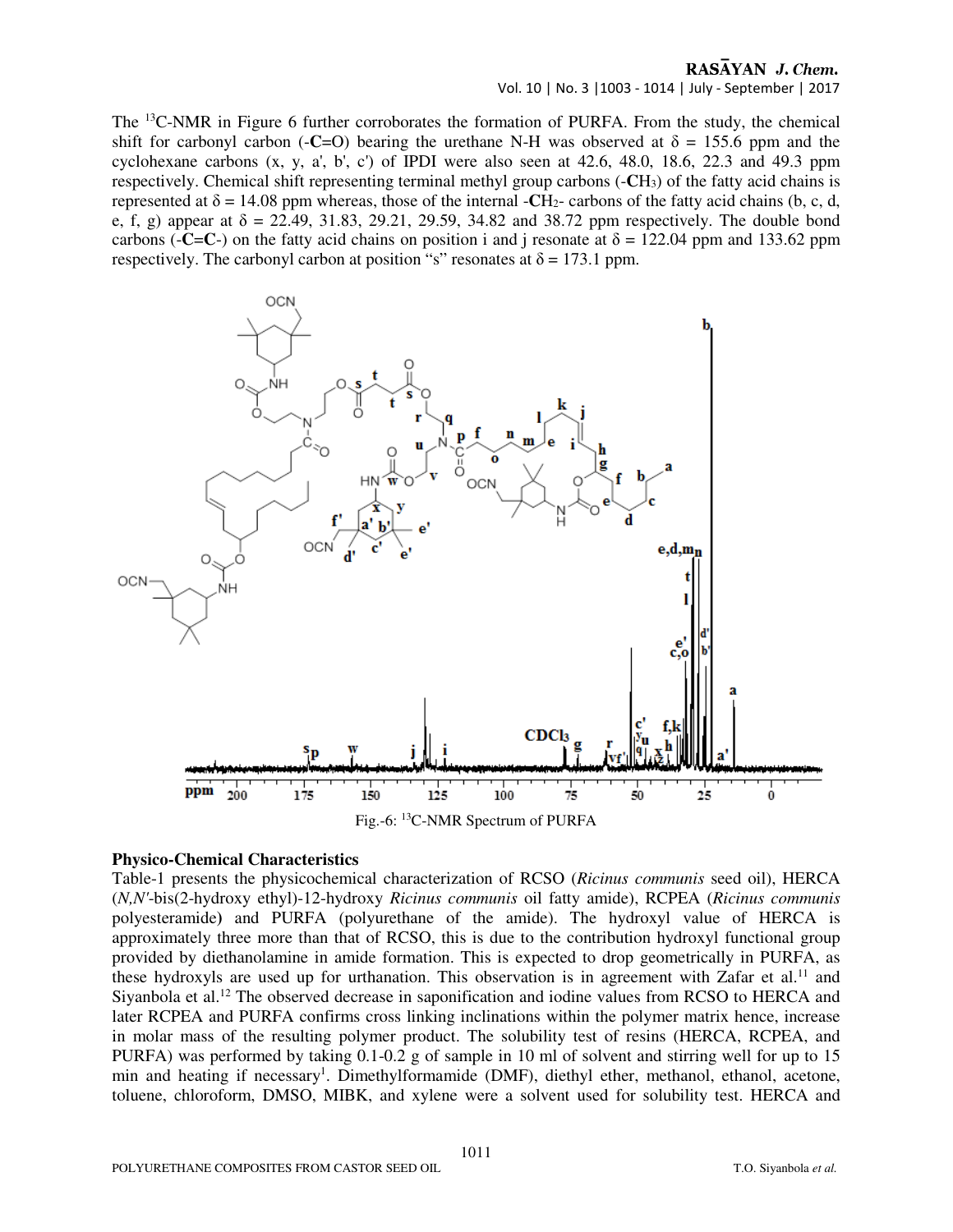Vol. 10 | No. 3 |1003 - 1014 | July - September | 2017

RCPEA showed excellent solubility (greater than 95%) in all the tested solvent, however, PURFA showed less than 80% in methanol and ethanol.

| Table-1. FIIVSICO-CHEIIIICAI AIIAIVSES OI NUSU, HENUA, NUFEA, AIIU FUNFA |             |              |              |              |  |
|--------------------------------------------------------------------------|-------------|--------------|--------------|--------------|--|
| Parameters                                                               | <b>RCSO</b> | <b>HERCA</b> | <b>RCPEA</b> | <b>PURFA</b> |  |
| Acid value mg KOH/g                                                      | 1.94        | 3.61         | 8.49         | <b>ND</b>    |  |
| Iodine value g ICl $/100$ g                                              | 89.41       | 58.32        | 20.51        | 16.18        |  |
| Saponification value mg KOH/g                                            | 178.5       | 158.2        | 138.6        | 119.4        |  |
| Viscosity (cSt) at 28 $^{\circ}$ C                                       | 312.5       | 592.6        | 763.4        | <b>ND</b>    |  |
| Hydroxyl value $\%$                                                      | 162         | 406          | <b>ND</b>    | <b>ND</b>    |  |

Table-1: Physico-chemical analyses of RCSO, HERCA, RCPEA, and PURFA

ND: Not Determined

#### **Anti-corrosive properties of resins**

Table-2 reveals the result of anticorrosive properties along with drying time of pristine PURFA and its hybrid forms [PURFA-ZnO-APTMS (2 wt%) and PURFA-ZnO-APTMS (5 wt%)]. On coated mild steel, the hybrid coatings give faster drying time when compared to that of the pristine polymer resin. This is as a result of chain entanglement in within coating system (especially, as the percentage composition of the modified nanomaterial increases within the polymer matrix) hence, unreacted free isocyanate groups chemically react with moisture in the environment.<sup>5,12,13</sup> The seven days drying time for PURFA is high when compared with five days observed with Siyanbola et al.<sup>5</sup> This may be due to the nature of diisocyanate (4,4'-diisocyanatodicyclohexylmethane) used in<sup>5</sup>. However, this resin stayed a longer time in the water and its films were not affected.

#### **Antibacterial activities of the films**

The antibacterial activities of PURFA, PURFA-ZnO-APTMS (2 wt%) and PURFA-ZnO-APTMS (5 wt%) were tested on common pathogenic organisms such as *Staphylococcus aureus*, *Escherichia Coli*, *Pseudomonas aeruginosa* and *Bacillus subtilis.*5,14,15 The results of the test are presented in Fig.-7.



Fig.-7: Antibacterial activities of PURFA and its hybrid films Staph = *S. aureus*, Pseudo = *P. aeruginosa*, Ba = *B. subtilis*   $EP = PURFA$ ,  $TP = PURFA-ZnO-APTMS$  (2 wt%),  $JM = PURFA-ZnO-APTMS$  (5 wt%)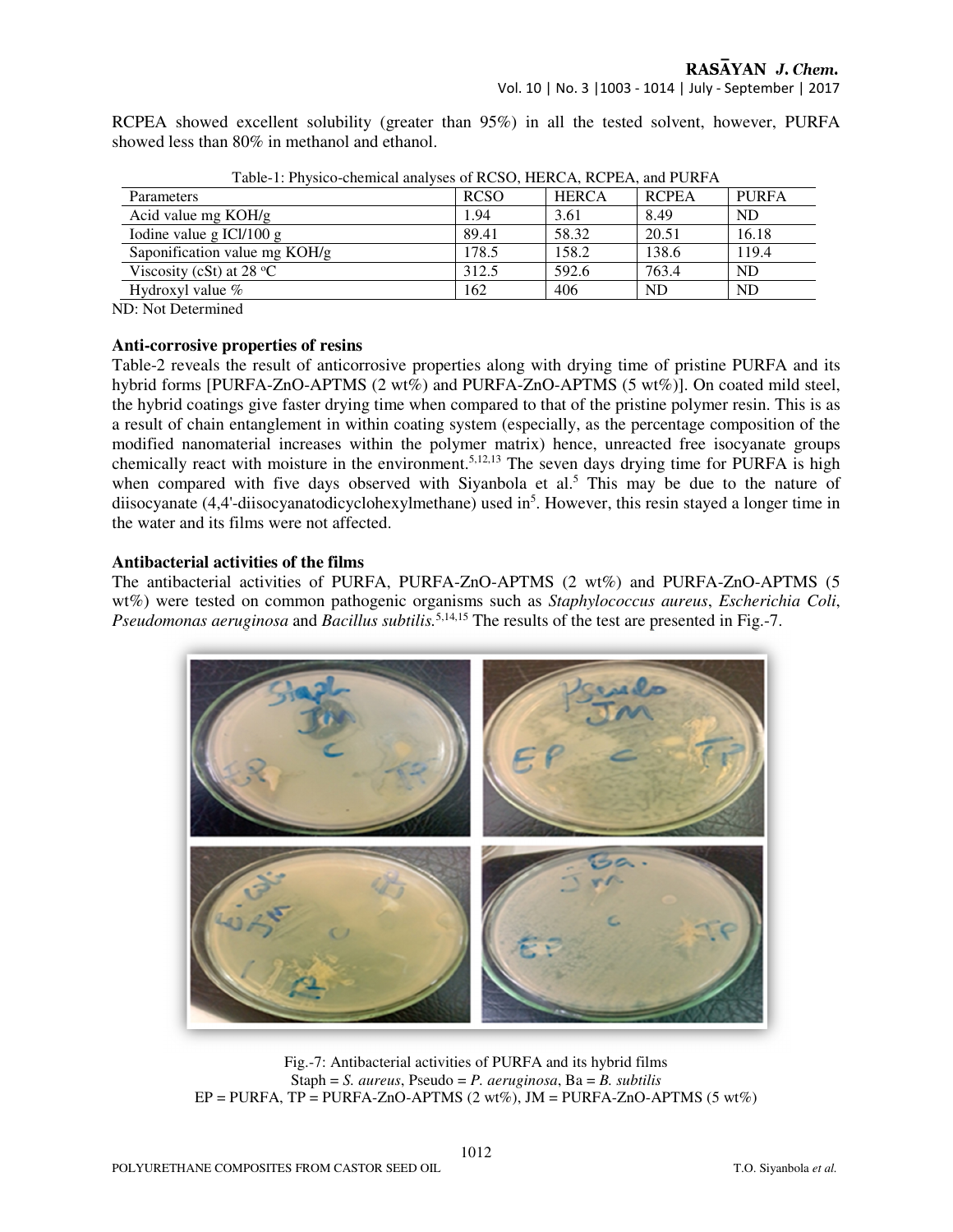Vol. 10 | No. 3 |1003 - 1014 | July - September | 2017

The films under investigation show least inhibitive zones on *B. subtilis*. PURFA-ZnO-APTMS (5 wt%) show the greatest activities on *S. aureus* plate followed by PURFA-ZnO-APTMS (2 wt%) and PURFA having the least; this goes to confirm the antibacterial effect (with respect to concentration) of the incorporated nanomaterial in the composites coating films. Antibacterial activity was most on *P. aeruginosa* plate with PURFA-ZnO-APTMS (2 wt%) and PURFA-ZnO-APTMS (5 wt%) impeding the growth of the organism almost on the whole area.

| I able-2. Chemical resistant and diving three of results |              |                                    |                                    |  |  |
|----------------------------------------------------------|--------------|------------------------------------|------------------------------------|--|--|
| Resin code                                               | <b>PURFA</b> | PURFA-ZnO-APTMS $(2 \text{ wt\%})$ | PURFA-ZnO-APTMS $(5 \text{ wt\%})$ |  |  |
| Drying time $a$ (day)                                    |              |                                    |                                    |  |  |
| $H2O$ (15 days)                                          |              |                                    |                                    |  |  |
| NaOH $(5\%, 2h)$                                         |              |                                    |                                    |  |  |
| $HC1 (5\%, 10 \text{ days})$                             |              |                                    |                                    |  |  |

<sup>a</sup>: Ambient cured, A : unaffected, B : slightly loss of gloss, C : film partially removed

#### **Salt spray test**

The salt spray test was used to evaluate the corrosion resistance of the coating films (Figure 8). After about 185 hours of salt spray, panel A and B remains almost unaffected except for the surface dullness of the mild steel coating. Panel C is the representation of the reverse of the unprotected mild steel.



Fig.- 8: The salt spray test results of coated panels  $A = PURFA, B = PURFA-ZnO-APTMS$  (2 wt%),  $C = PURFA-ZnO-APTMS$  (5 wt%)

## **SEM analysis**

The SEM micrographs of PURFA-ZnO-APTMS (2 wt%) and PURFA-ZnO-APTMS (5 wt%) is presented in Fig.-9. The SEM micrographs show indication of the uniform distribution of ZnO-APTMS hybrid nanoparticles within the matrix of PURFA. However, the roughness is greater with that of PURFA-ZnO-APTMS  $(5 \text{ wt\%})$ .

## **CONCLUSION**

The synthesized APTMS-ZnO was successfully incorporated within PURFA matrix. The siloxane crosslinking effect reduces the drying time of the RCSO ambient cured urethane composites. The nanoparticles are seen to influence the antibacterial activities of the coating films. The viscosity of the synthesized polyester (RCPEA) and its improved hydroxyl functionality facilitates easy modifications towards different product formulations.

## **ACKNOWLEDGEMENT**

Dr. Tolutope Oluwasegun Siyanbola appreciates the contributions of Indian Institute of Chemical Technology, Hyderabad India and Covenant University, Ota, Nigeria for providing a research base for this work.